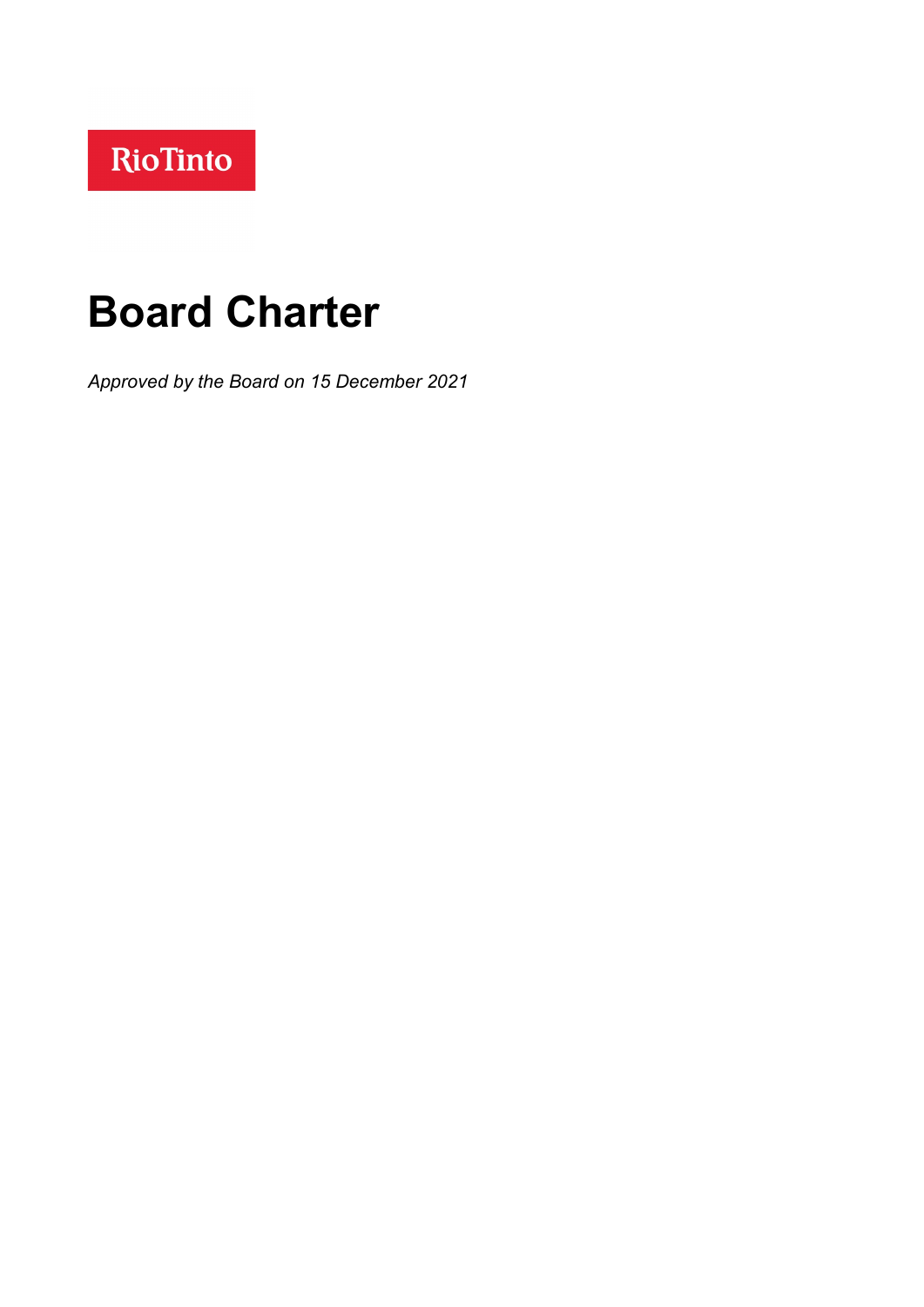# **Contents**

| <b>Introduction</b>                    |                                                  | 3 |
|----------------------------------------|--------------------------------------------------|---|
| 1.                                     | Background                                       | 3 |
| 2.                                     | The Board Charter                                | 3 |
| Role and Responsibilities of the Board |                                                  | 3 |
| 3.                                     | Role of the Board                                | 3 |
| 4.                                     | <b>Board Committees</b>                          | 3 |
| 5.                                     | Matters Reserved for the Board                   | 4 |
|                                        | Delegation of Authority to the Chief Executive   | 4 |
| 6.                                     | Role and Responsibilities of the Chief Executive | 4 |
| <b>Board Membership and Processes</b>  |                                                  | 5 |
| 7.                                     | <b>Board Composition</b>                         | 5 |
| 8.                                     | Terms of Engagement and Compensation             | 5 |
| 9.                                     | Time Commitment and Other Directorships          | 6 |
| 10.                                    | Chairman                                         | 6 |
| 11.                                    | Senior Independent Director                      | 6 |
| 12.                                    | <b>Board and Committee Meetings</b>              | 6 |
| 13.                                    | Conduct                                          | 7 |
| 14.                                    | <b>Group Company Secretary</b>                   | 7 |
| 15.                                    | Access to Advice and Information                 | 7 |
| 16.                                    | Induction and Training                           | 7 |
| 17.                                    | <b>Board Performance</b>                         | 7 |
| 18.                                    | <b>Review of Charter</b>                         | 8 |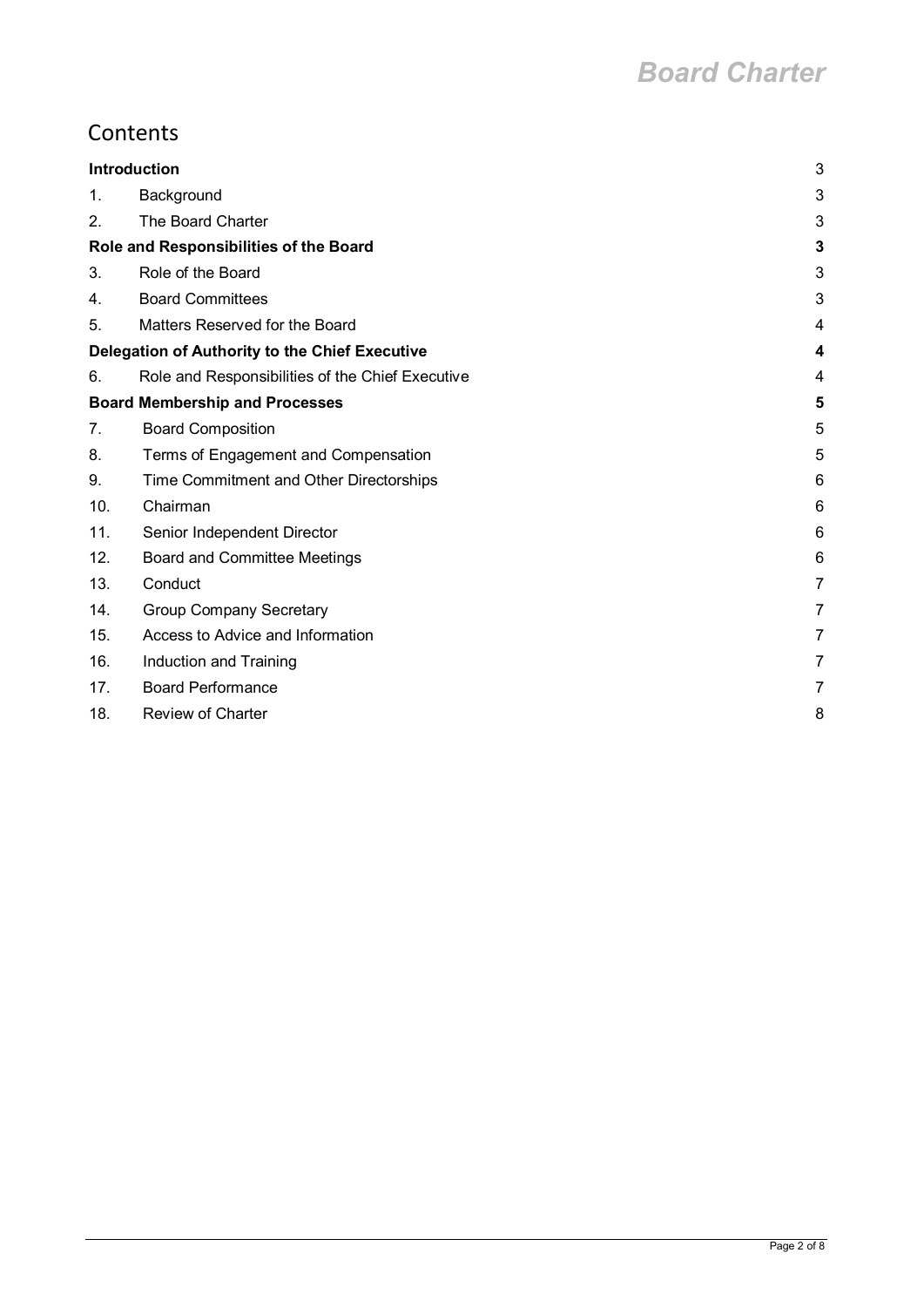# <span id="page-2-0"></span>**Introduction**

#### <span id="page-2-1"></span>**1. Background**

- 1.1 Rio Tinto plc (**RTP**) and Rio Tinto Limited (**RTL**) (collectively referred to as **Rio Tinto**, **Company** or **Group**) operate under a dual listed companies structure, under which RTP, incorporated in the United Kingdom, is listed on the London Stock exchange, and RTL, incorporated in Australia, is listed on the Australian Securities Exchange. RTP has a sponsored American Depositary Receipts facility and the underlying shares are registered with the US Securities and Exchange Commission and are listed on the New York Stock Exchange. The two companies have a common board of directors (**Board**).
- 1.2 At the core of the Board's approach to corporate governance is a commitment to promote the longterm, sustainable success of Rio Tinto. The Board aims to generate superior, long-term returns for shareholders, while safeguarding the environment and meeting the Group's obligations to wider society.
- 1.3 In performing its role and responsibilities, the Board works closely with the Chief Executive and executive committee, and maintains an appropriate dialogue with shareholders, engages with the Group's workforce, its customers and suppliers, its local communities and host governments, and aims to factor these views into its decision-making.

#### <span id="page-2-2"></span>**2. The Board Charter**

- 2.1 This Board Charter (**Charter**) sets out the role, responsibilities, structure, composition and conduct of the Rio Tinto Board, as follows:
	- (a) Role and Responsibilities of the Board;
	- (b) Delegation of authority to the Chief Executive<br>(c) Board membership and processes.
	- Board membership and processes.

### <span id="page-2-3"></span>**Role and Responsibilities of the Board**

#### <span id="page-2-4"></span>**3. Role of the Board**

- 3.1 Rio Tinto has a clear purpose: as pioneers in metals and mining, we produce materials essential to human progress. The Board is collectively responsible for pursuing this purpose and the Group's long-term strategy, and reviews annual and longer-terms plans for Rio Tinto based on proposals made by the Chief Executive for achieving this purpose and strategy.
- 3.2 The Board monitors executive action and performance against these plans and reviews economic, political, environmental and social issues, and any other relevant external matters, which may influence or affect the development of Rio Tinto's business. The Board will determine the nature and extent of acceptable risk for the Group, confirm that management's risk limits reflect the level of risk the board is willing to accept to achieve our strategic objectives, and oversee the Group's risk management and internal control process.
- 3.3 The Board also seeks to promote and sustain a culture and set of values that will enable Rio Tinto to fulfil its purpose and achieve its long-term strategic objectives. It does this by exemplifying and upholding the Group's core values of safety, teamwork, excellence, respect and integrity, which are also reflected in our global code of conduct - The Way We Work.
- 3.4 The Board ensures that systems and processes are in place for the succession, evaluation and compensation of the non-executive directors, executive directors, members of the Group executive and other key members of senior management.

#### <span id="page-2-5"></span>**4. Board Committees**

4.1 The Board has established five standing committees, namely: the Audit committee, the Nominations committee, the Sustainability committee, the Remuneration committee and the Chairman's committee, to assist with discharging its responsibilities efficiently and effectively.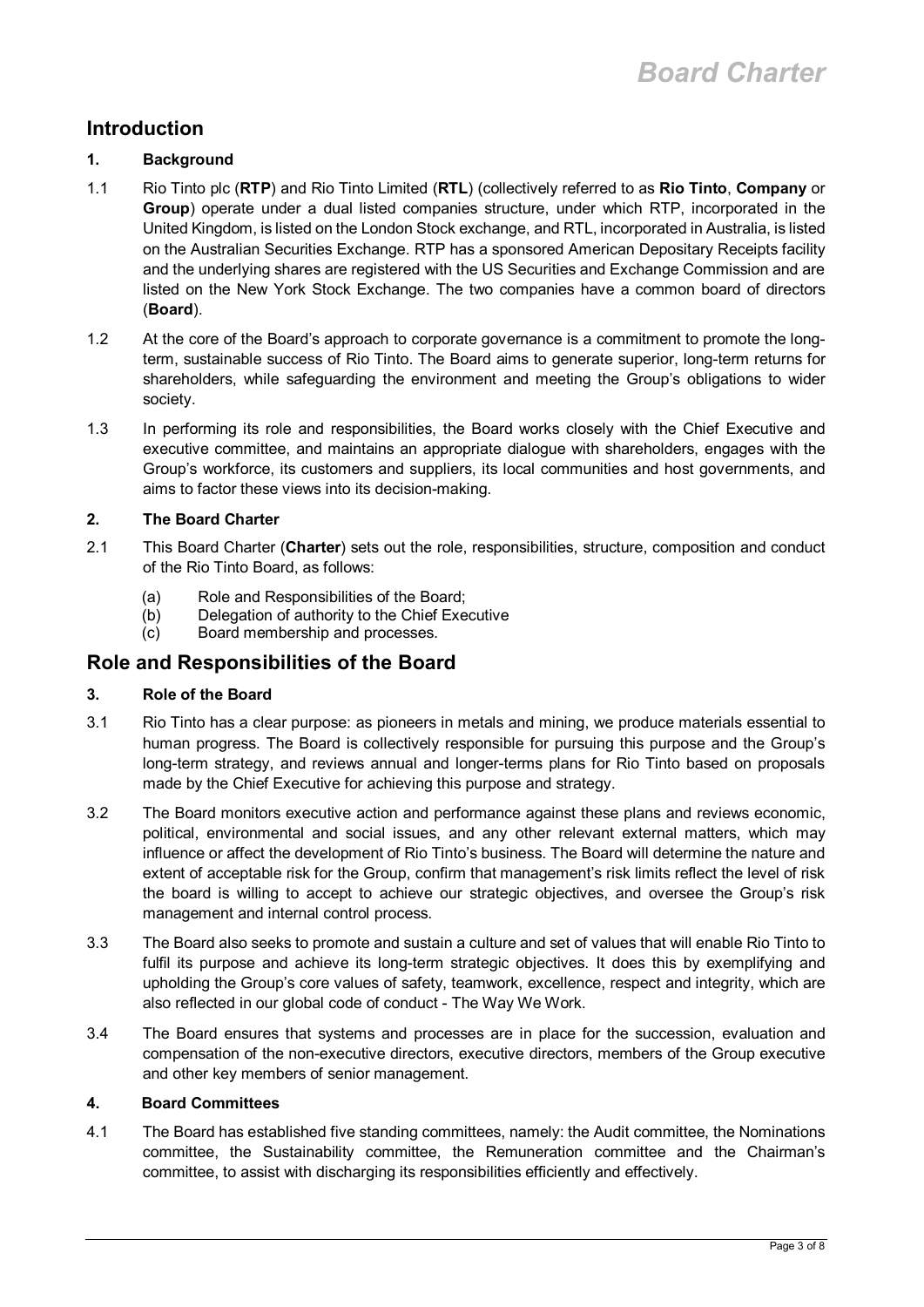- 4.2 The Board may also establish ad hoc Board committees from time to time to consider other specific matters of special importance.
- 4.3 The Board regularly reviews and approves the terms of reference for Board committees, which will set out the roles and responsibilities of each committee.
- 4.4 The Board determines the composition and Chairman of Board committees, having regard to workload, skills, experience and any regulatory requirements. Membership of each standing Board committee is reviewed every three years, or earlier if circumstances dictate.

#### <span id="page-3-0"></span>**5. Matters Reserved for the Board**

- 5.1 The RTP articles of association and the RTL constitution vest the management and control of the business and affairs of the Rio Tinto Group in the Board.
- 5.2 Effective governance requires clarity in the roles and responsibilities between the Board and the Executive, and the proper utilisation of distinct skills, processes and controls. The Board believes that the governance of Rio Tinto is best achieved by the delegation of its authority for the executive management of the Group to the Chief Executive, subject to certain matters that it reserves for its own consideration and monitoring.
- 5.3 A formal schedule of matters reserved for the Board is set out in a separate document that is available on the Rio Tinto website at Schedule of Matters Reserved for the Board

## <span id="page-3-1"></span>**Delegation of Authority to the Chief Executive**

#### <span id="page-3-2"></span>**6. Role and Responsibilities of the Chief Executive**

- 6.1 The Chief Executive is responsible for the executive management of Rio Tinto, consistent with the purpose and strategy, and subject to matters reserved for the Board as set out in the **[Schedule of](http://www.riotinto.com/documents/RT_Schedule_of_Matters_Reserved_for_the_Board_2018.pdf)  [Matters Reserved for the Board](http://www.riotinto.com/documents/RT_Schedule_of_Matters_Reserved_for_the_Board_2018.pdf)** (available at riotinto.com), and in accordance with the Group's Delegation of Authorities Framework (the Delegated Authority).
- 6.2 The role and responsibilities of the Chief Executive are as determined by the Board from time to time and are as set out in Role and responsibilities of the Chief Executive (available at riotinto.com).
- 6.3 The Chief Executive may establish management committees to assist in carrying out these responsibilities.
- 6.4 The Chief Executive is authorised to develop Group policies for approval by the Board and implement them, and may establish standards or procedures that will help achieve the Group's purpose and strategy, and are within a reasonable interpretation of the Delegated Authority.
- 6.5 The Chief Executive will carry out all actions and decisions in accordance with the Group's accepted business practice and professional ethics. The Chief Executive is responsible for ensuring that Rio Tinto operates an effective system of risk management and internal control and have an internal audit function (reporting to the Audit Committee).
- 6.6 The Board monitors the Chief Executive's observance of the Delegated Authority and holds the Chief Executive accountable for the discharge of this authority. The Board will carry out its many monitoring responsibilities through any means it considers appropriate, using internal or external sources as it deems relevant.
- 6.7 The Chief Executive will report to the Board at each meeting and advise the Board (or the relevant Board Committee) in a timely manner of all material matters currently or prospectively affecting Rio Tinto and its performance.
- 6.8 Between Board meetings, the Chief Executive will engage with the Chairman as the representative of the Board, as and when required.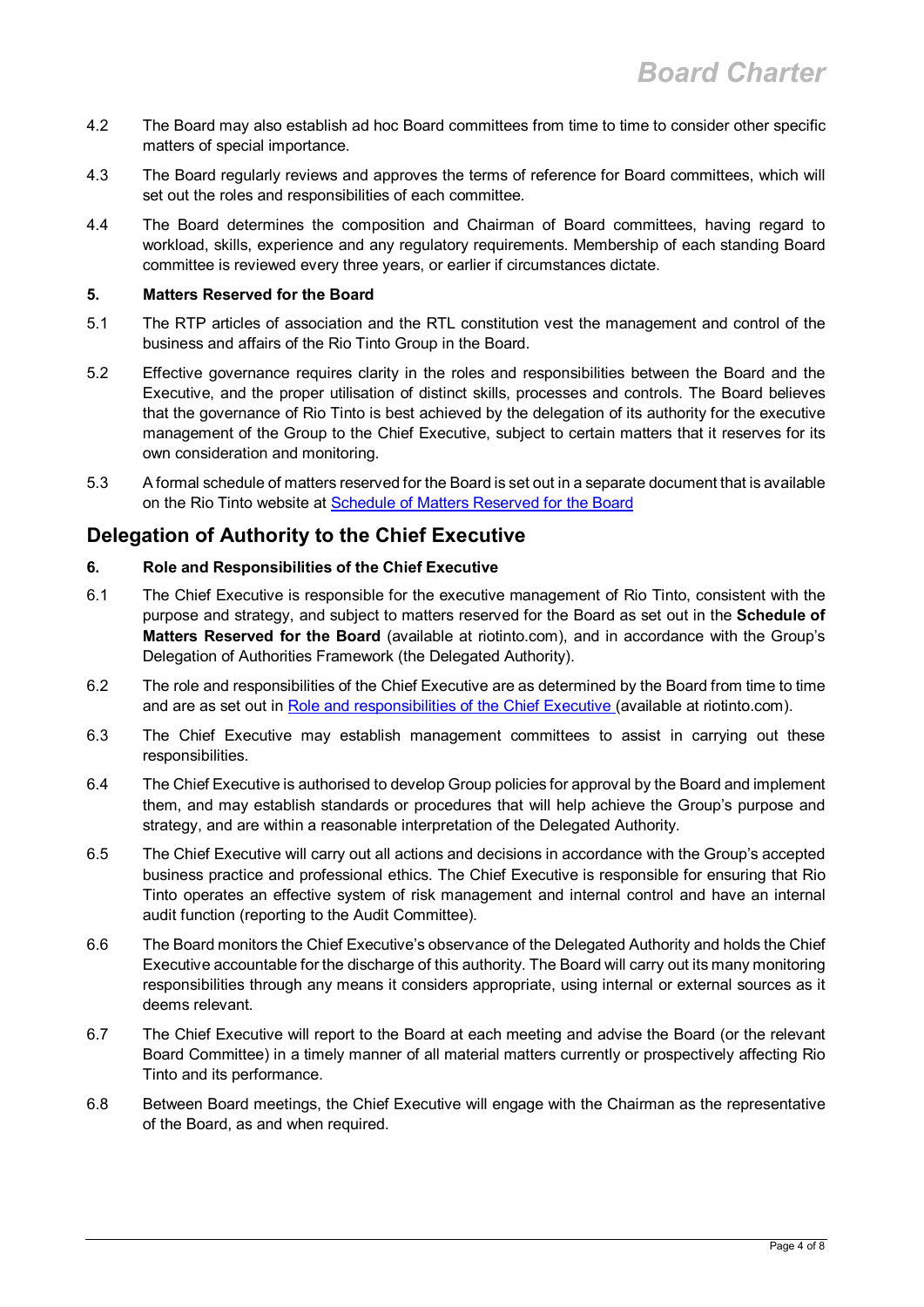# <span id="page-4-0"></span>**Board Membership and Processes**

#### <span id="page-4-1"></span>**7. Board Composition**

- 7.1 The Nominations Committee assists the Board in ensuring its composition is regularly reviewed and refreshed, so that the Board continues to operate effectively and efficiently, in performing its role and responsibilities.
- 7.2 Rio Tinto is committed to promoting policies, practices and behaviours that support an inclusive and diverse workplace. The Board aims to lead by example and recognises that it has an important role to play in creating an environment in which all contributions are valued, different perspectives are embraced and biases are acknowledged and overcome.
- 7.3 Appointments to the Board are made on merit, and on objective selection criteria, with the aim of bringing a range of skills, knowledge and experience to Rio Tinto. The Board aims to appoint directors who will help the Group address the operational and strategic challenges and opportunities facing the Company now and in the future, and to ensure that the Board is diverse in terms of gender, nationality, social background and cognitive style.
- 7.4 Rio Tinto only engages executive search firms who have signed up to the Voluntary Code of Conduct on diversity best practice and require that all long lists should include suitably qualified female candidates. The Board aim to increase female representation on the Board as vacancies arise, with a longer-term ambition for one-third of our Board members to be women.
- 7.5 The Board will comprise a majority of non-executive directors, who are judged by the Board to be independent of judgement and character and free from any business or personal relationship that might influence, or would be perceived by shareholders to influence, such judgement.
- 7.6 The members of the Board are expected to use their range of experience and apply their independent judgement to all matters discussed at the Board meetings. The executive directors will bring to the Board their unique knowledge, experience and perspective on the Group's business.
- 7.7 The Board, in accordance with the RTP articles of association and the RTL constitution, will determine the size of the Board.
- 7.8 Tenure will be determined based on contribution and continued evidence of the exercise of independent judgement and with appropriate regard to corporate governance regulation and best practice.
- 7.9 All directors will stand for election or re-election by shareholders at the RTP and RTL annual general meetings each year.

#### <span id="page-4-2"></span>**8. Terms of Engagement and Compensation**

- 8.1 The Board determines the terms of engagement and the level of remuneration paid to its nonexecutive directors within the limitations approved by the shareholders.
- 8.2 All non-executive directors will be engaged through letters of appointment.
- 8.3 The Chairman will be paid a fee inclusive of all services and will receive other support from Rio Tinto, appropriate to their office. The Remuneration Committee determines the terms of engagement, including compensation, of the Chairman. The Chairman has no part in setting of the Chairman's fees and is not present at any discussion with the Remuneration Committee regarding the Chairman's compensation.
- 8.4 Non-executive directors will be paid a base fee, Committee and Committee Chairman fees and travel allowances, as determined by the Chairman, the Chief Executive and the Chief Financial Officer from time to time.
- 8.5 Executive directors will not receive a fee for their service as directors of Rio Tinto.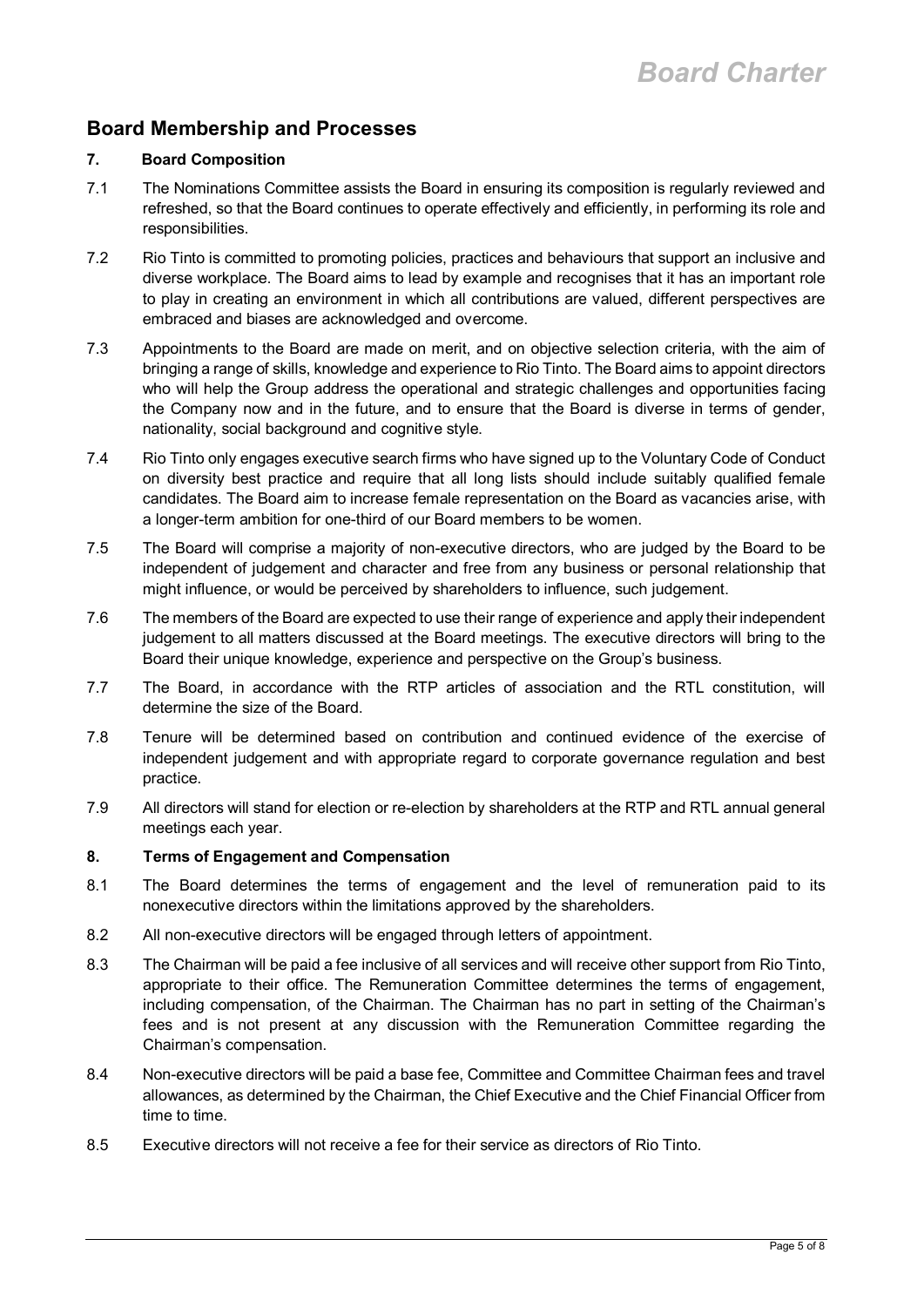#### <span id="page-5-0"></span>**9. Time Commitment and Other Directorships**

- 9.1 Membership of the Board represents a significant time commitment and non-executive directors must be prepared to give sufficient time for the discharge of their responsibilities.
- 9.2 All directors should regularly inform the Board, through the Group Company Secretary, of other directorships they hold. The Nominations Committee will keep under review the current and prospective commitments of non-executive directors and make recommendations to the Board if the Committee concludes that a director's other commitments are inconsistent (or constitute an actual or potential conflict) with those required by Rio Tinto.
- 9.3 All appointments of executive directors to other boards shall be subject to the approval of the Chairman, in consultation with the Nominations Committee and reported to the Board.

#### <span id="page-5-1"></span>**10. Chairman**

- 10.1 The Board will appoint one of the non-executive directors to be Chairman of the Board as provided for in the Rio Tinto plc articles of association and the Rio Tinto Limited constitution.
- 10.2 The Chairman must meet the applicable independence criteria at the time of appointment and continue to meet the independence criteria during the term of appointment.
- 10.3 The principal role of the Chairman is to provide leadership to the Board, assist the Board to work effectively and discharge its responsibilities, and to encourage a culture of openness and debate to foster a high-performing and collegiate team. The Chairman is not responsible for the day-to-day management of the Group.
- 10.4 The responsibilities of the Chairman are set out in Role and responsibilities of the Chairman (available on riotinto.com)**.**
- 10.5 The Board will develop and maintain a plan for the succession of the Chairman.

#### <span id="page-5-2"></span>**11. Senior Independent Director**

- 11.1 On recommendation of the Nomination committee, the Board will appoint one of the non-executive directors to be the Senior Independent Director of Rio Tinto plc and may also appoint one of the nonexecutive directors to be the Senior Independent Director of Rio Tinto Ltd (together "the 'Senior Independent Directors') .
- 11.2 The Senior Independent Directors will act as a sounding board for the Chairman and will serve as an intermediary for the other directors if necessary.
- 11.3 The Senior Independent Directors will attend meetings with a range of Rio Tinto's shareholders to develop a balanced understanding of the issues and concerns of shareholders. The Senior Independent Directors will also be available to shareholders if they have concerns, which contact through the normal channels of Chairman or Chief Executive has failed to resolve, or for which such contact is inappropriate.
- 11.4 The role and responsibilities of the Senior Independent Directors are set out in Role and responsibilities of the Senior Independent Director (available on riotinto.com)**.**
- 11.5 The Board will develop and maintain a plan for the succession of the Senior Independent Directors.

#### <span id="page-5-3"></span>**12. Board and Committee Meetings**

- 12.1 The Board will meet regularly and all directors will use all reasonable endeavours to attend Board and Committee meetings in person.
- 12.2 The Chairman (or Chairman of the relevant Committee, as the case may be) is responsible, in consultation with the Chief Executive and the Group Company Secretary, for the conduct of all Board and Committee meetings. This includes being satisfied that the agendas are comprehensive, that all agenda items are appropriate and that recommendations fit within the strategic direction set by the Board.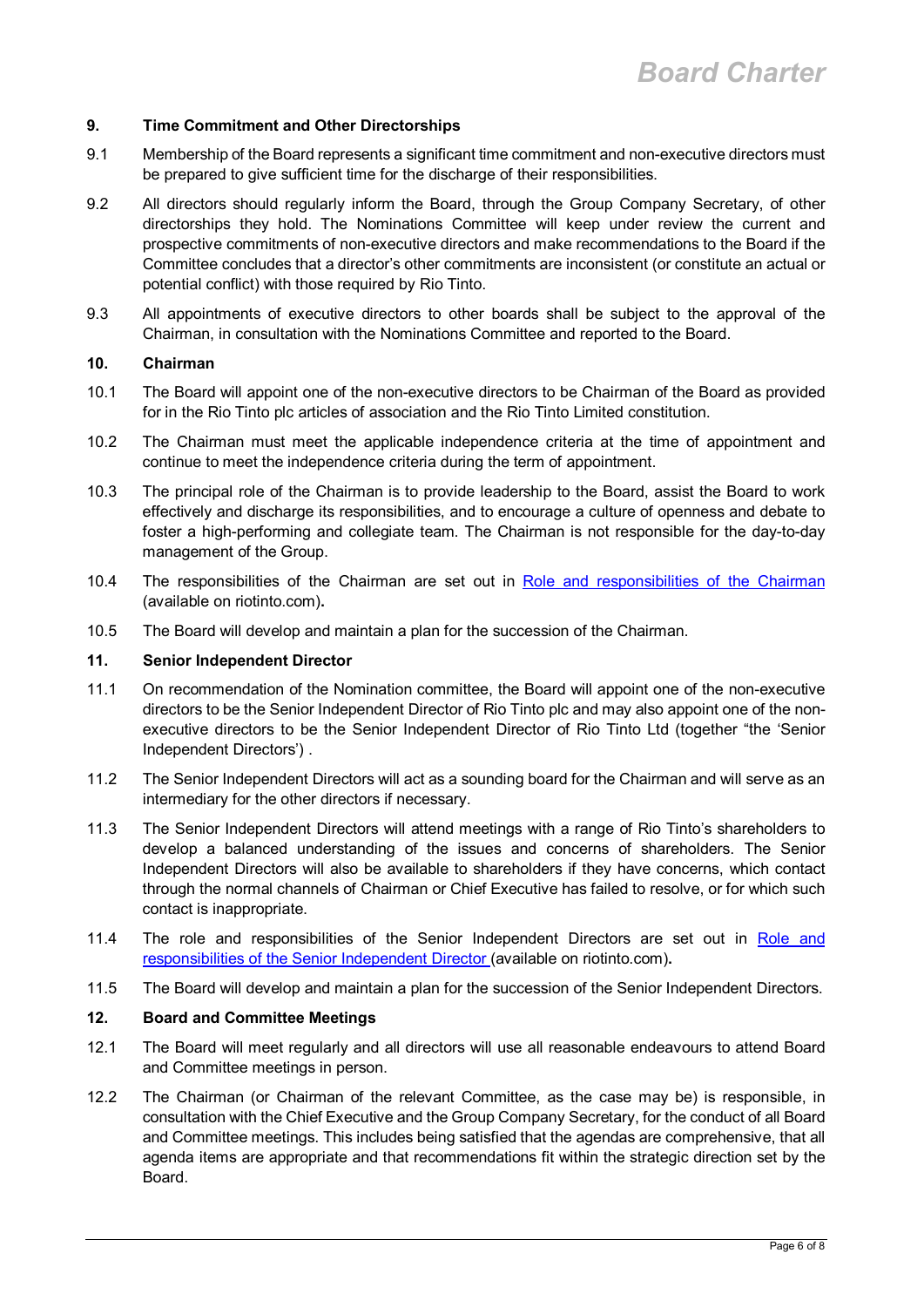- 12.3 Executive committee members and members of management will attend Board and Committee meetings by invitation and will be available to be contacted by directors between meetings.
- 12.4 Non-executive directors will periodically meet without executive directors or representatives of management present.

#### <span id="page-6-0"></span>**13. Conduct**

- 13.1 Each director will ensure that no decision or action is taken that has the effect of placing his or her interests in priority to the interests of the Group.
- 13.2 Directors commit to the collective, group decision-making processes of the Board and its Committees. Individual directors will always respect the contributions of other directors, and strive to understand their perspective and contributions to debate and discussion. Directors will debate issues openly and constructively and be free to question or challenge the opinions presented at meetings where their own judgement differs from that of other directors.

#### <span id="page-6-1"></span>**14. Group Company Secretary**

- 14.1 The Group Company Secretary is accountable to the Board through the Chairman. Appointment and removal of the Group Company Secretary is subject to Board approval.
- 14.2 The Group Company Secretary will advise the Chairman, and through the Chairman, the Board and individual directors on all corporate governance matters.

#### <span id="page-6-2"></span>**15. Access to Advice and Information**

- 15.1 Directors may, with the consent of the Chairman and with the assistance of the Group Company Secretary, seek independent professional advice at the expense of the Group on any matter connected with the discharge of their responsibilities. A copy of any advice so received will be made available to all directors, unless a conflict of interest would make it inappropriate to do so.
- 15.2 The Board and committees may make direct requests for information and records from the Chief Executive, any employee of the Group, the external auditor or any third party.
- 15.3 The Chairman, the Chief Executive and the Group Company Secretary will work collaboratively to ensure the production and transmission of information and reports to the Board and committees.
- 15.4 Relationships and dialogue between individual members of the Board and the Chief Executive and the Executive committee that focus on gaining a better understanding of Rio Tinto's business will be encouraged but will not alter the roles, accountabilities and divisions of authority set out in this Charter.

#### <span id="page-6-3"></span>**16. Induction and Training**

- 16.1 New directors will be provided with a comprehensive induction program, including business briefings by management and site visits.
- 16.2 All directors will participate in an ongoing program of training and development and each standing committee may adopt and maintain a program of induction, training and development (including site visits if considered necessary).

#### <span id="page-6-4"></span>**17. Board Performance**

- 17.1 The Board will, at least annually, conduct performance evaluations of the Board as a whole, its Committees, the Chairman, individual directors, and the governance processes that support Board. Periodically, performance evaluations will be facilitated by an independent external corporate advisory firm.
- 17.2 All evaluations will have regard to the collective nature of Board work, the balance of skills, experience, independence and knowledge of the business and industry on the Board, its diversity (including gender) and the operation of the governance processes established in this Charter.